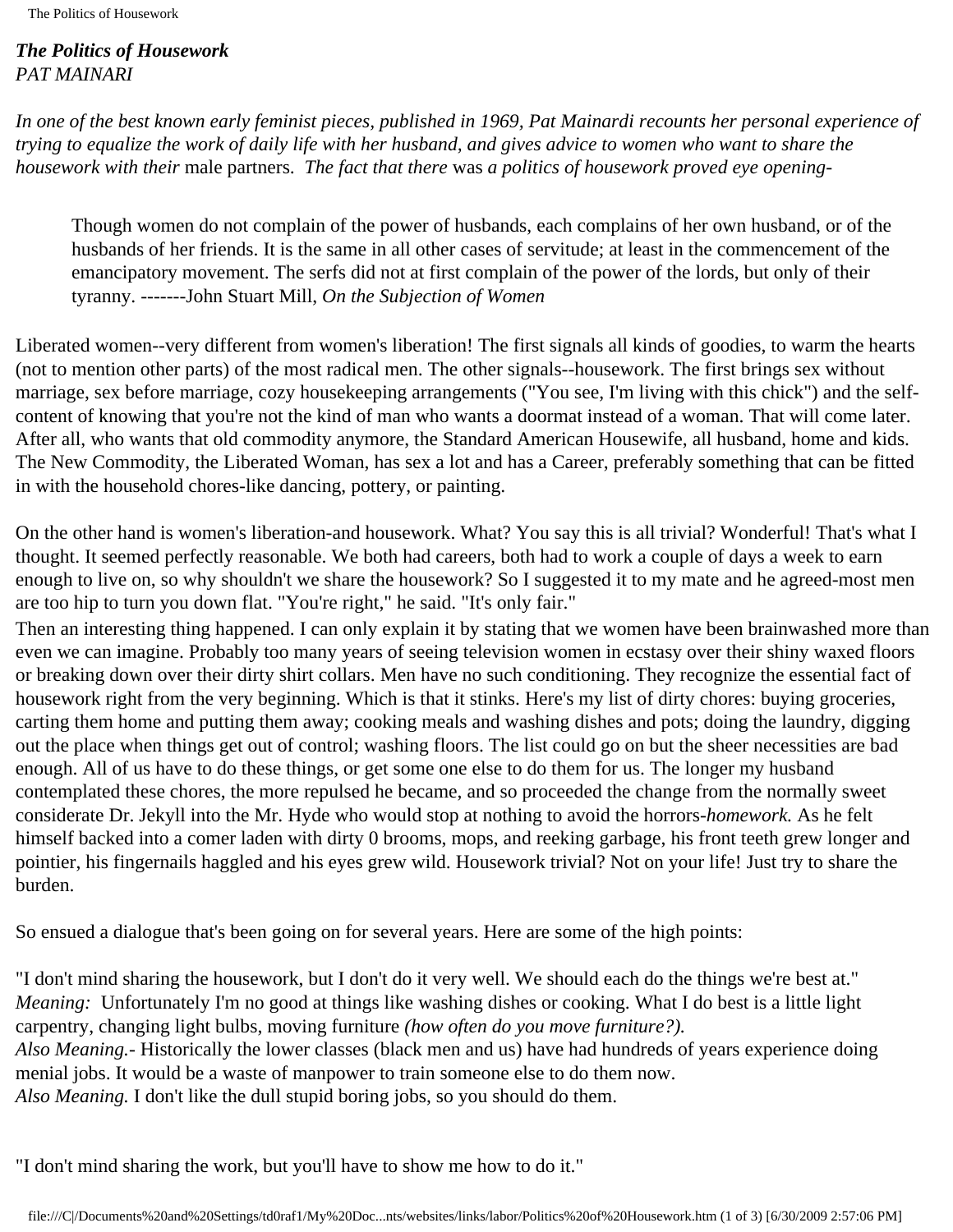```
The Politics of Housework
```
*Meaning.* I ask a lot of questions and you'll have to show me everything everytime I do it because I don't remember so good. Also don't try to sit down and read while I'm doing my jobs because I'm going to annoy hell out of you until it's easier to do them yourself.

"We used to be so happyl" (Said whenever it was his turn to do something.) *Meani,ng.* I used to be so happy. *Mea,ning.* Life without housework is bliss. *(No Quarrel here. Perfect agreemmt.)* 

"We have different standards, and why should I have to work to your standards. That's unfair." *Meaning. If* I begin to get bugged by the dirt and crap I will say, "This place sure is a sty" or "How can anyone live like this?" and wait for your reaction. I know that all women have a sore called "Guilt over a messy house" or "Household work is ultimately my responsibility." I know that men have caused that sore-if anyone visits and the place *is* a sty, they're not going to leave and say, "He sure is a lousy housekeeper." You'll take the rap in any case. I can outwait you. *Also Meaning.* I can provoke innumerable scenes over the housework issue. Eventually doing all the housework yourself will be less painful to you than trying to get me to do half. Or I'll suggest we get a maid. She will do my share of the work. You will do yours. it's women's work.

"I've got nothing against sharing the housework, but you can't make me do it on your schedule." *Meaning.* Passive resistance. I'll do it when I damned well please, if at all. If my job is doing dishes, it's easier to do them once a week. If taking out laundry, once a month. If washing the floors, once a year. If you don't like it, do it yourself oftener, and then I won't do it at all.

*"I hate* it more than you. You don't mind it so much."

*Meaning*. Housework is garbage work. It's the worst crap I've ever done. It's degrading and humiliating for someone of my intelligence to do it. But for someone of your intelligence ...

"Housework is too trivial to even talk about."

*Meaning.* It's even more trivial to do. Housework is beneath my status. My purpose in life is to deal with matters of significance. Yours is to deal with matters of insignificance. You should do the housework.

"This problem of housework is not a man-woman problem! In any relationship between two people one is going to have a stronger personality and dominate."

*Meaning*. That stronger personality had better be me.

"In animal societies, wolves, for example, the top animal is usually a male even where he is not chosen for brute strength but on the basis of cunning and intelligence. Isn't that interesting?" *Meaning.-* I have historical, psychological, anthropological, and biological justification for keeping you down. How can you ask the top wolf to be equal?

Women's liberation isn't really a political movement

*Meaning:* The Revolution is coming too close to home

*Also meaning*: I am only interested in how I am oppressed, not how I oppress others. Therefore the war, the draft, and the university are political Women's liberation is not.

"Man's accomplishments have always depended on getting help from other people, mostly women. What great man would have accomplished what he did if he had to do his own housework? *Meaning*: Oppression is built into the this System. I, as the white American male, receive the benefits of this System. I don't want to give them up ....